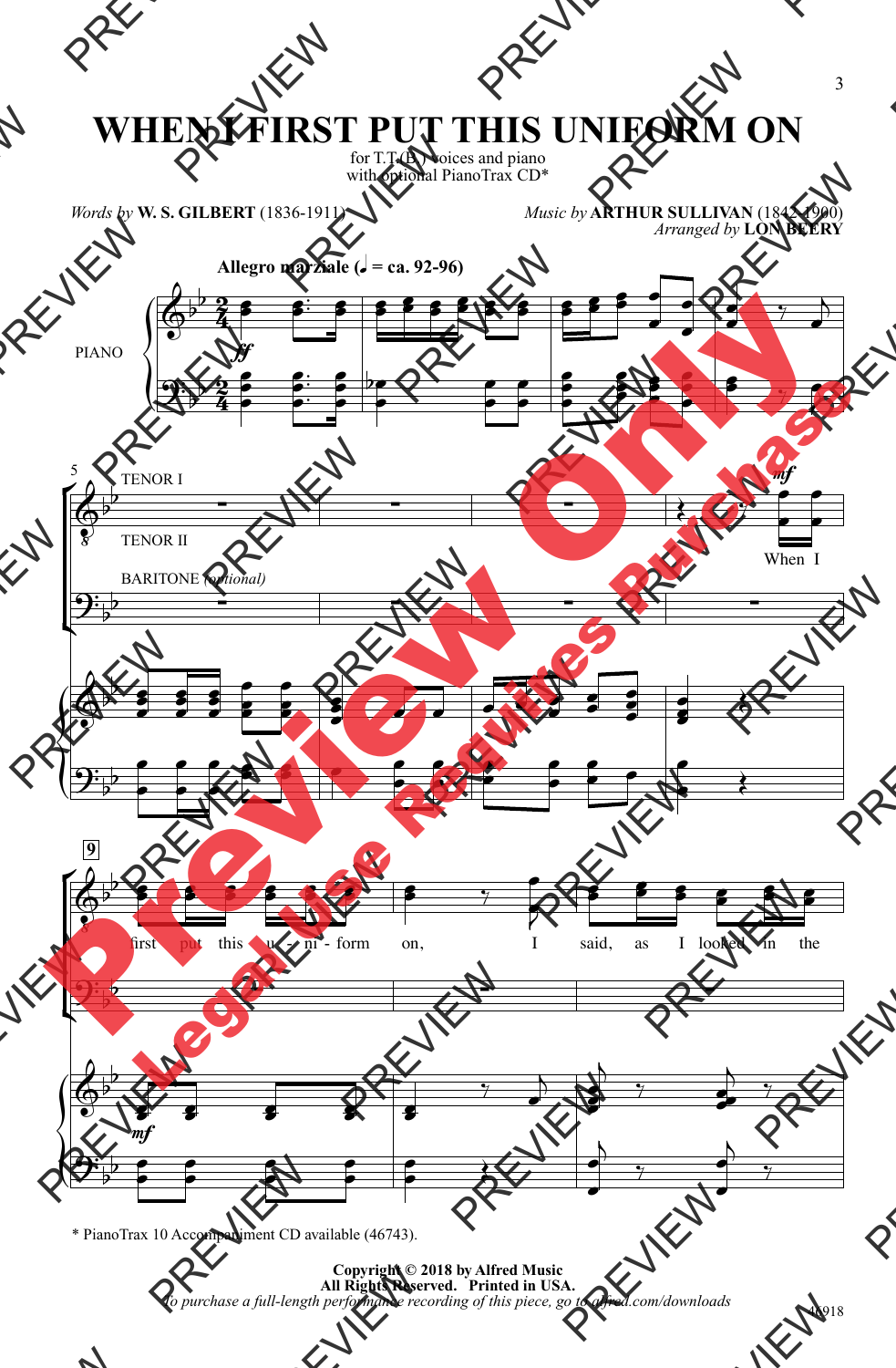

46918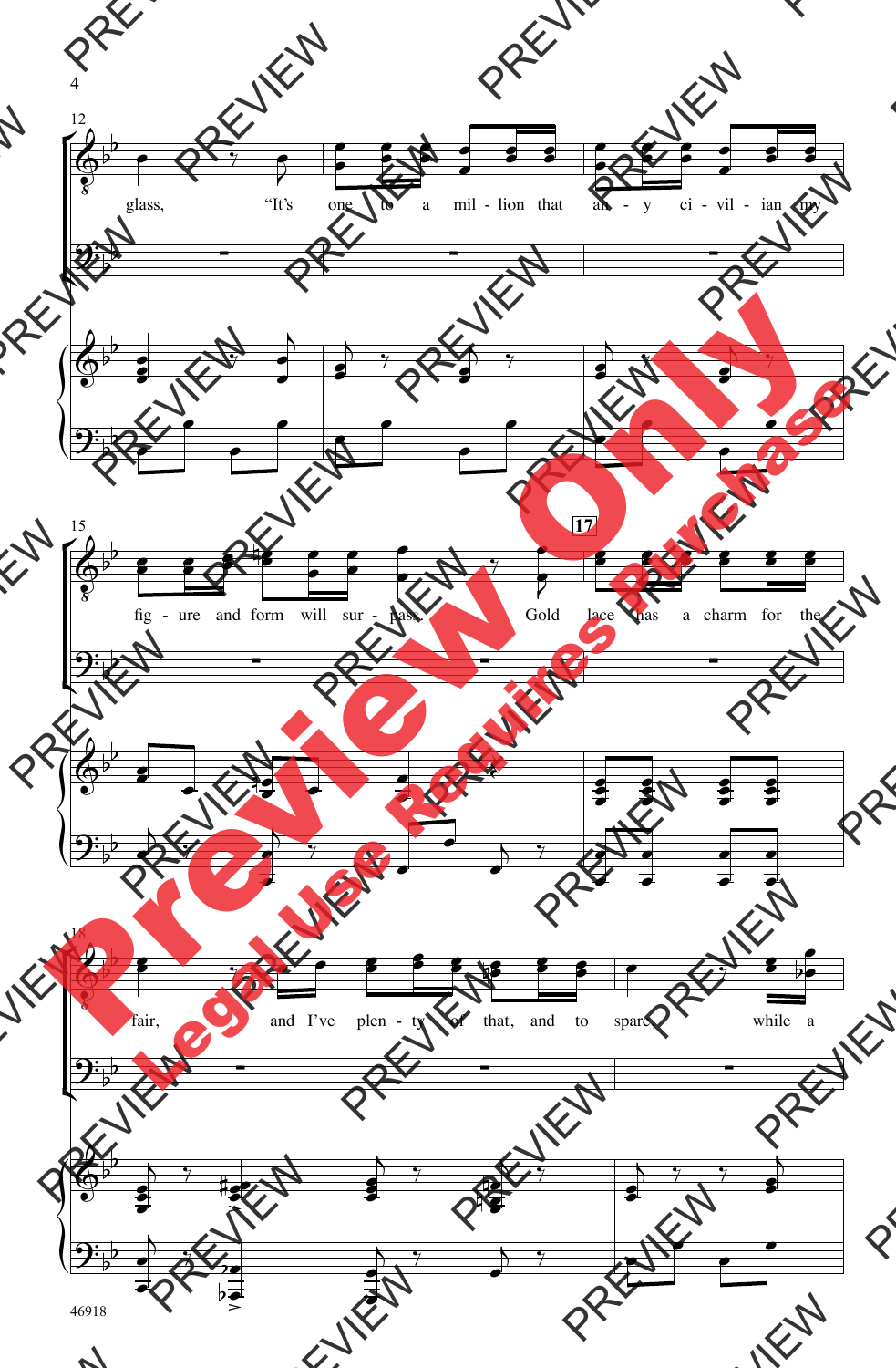

46918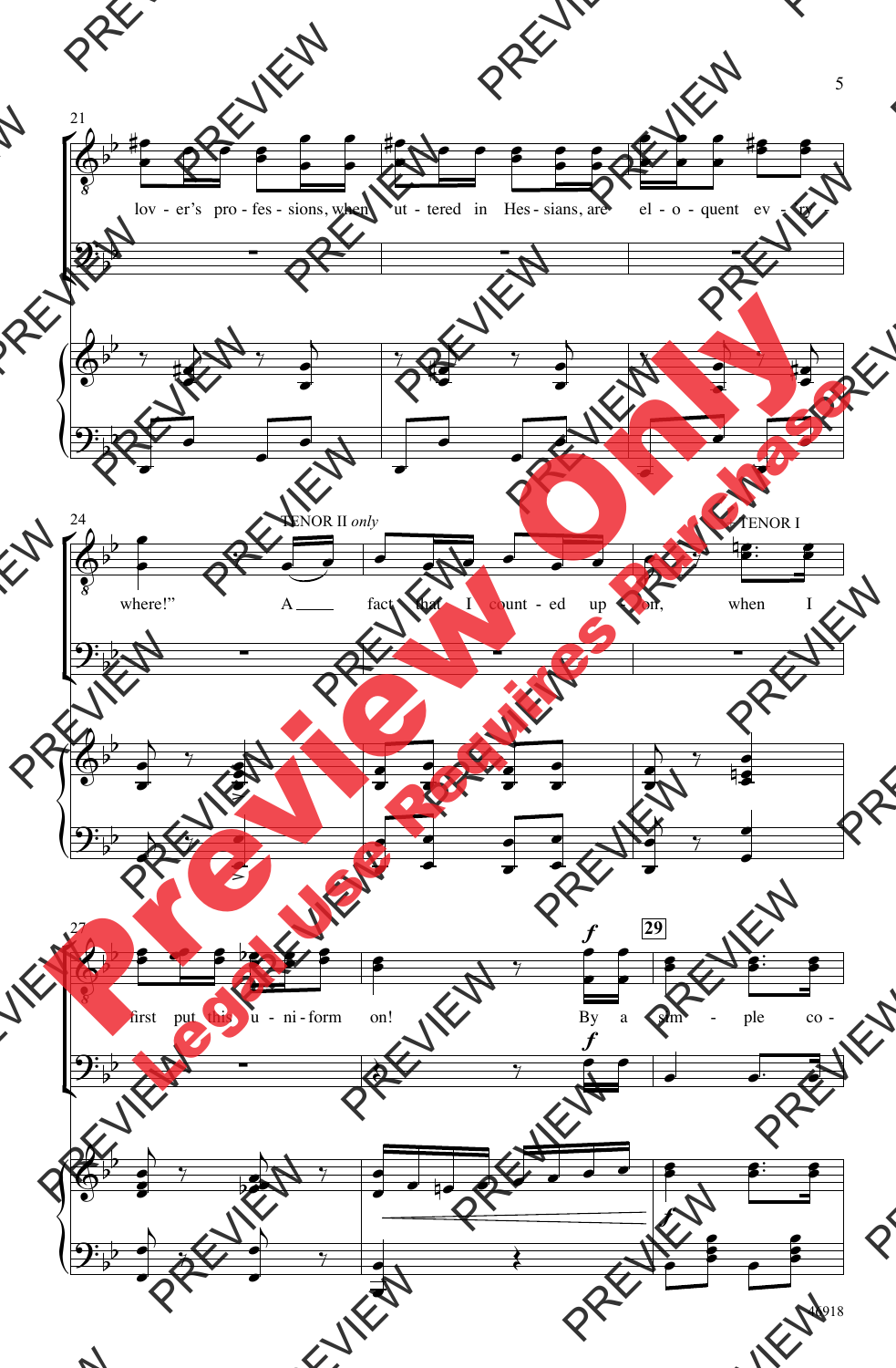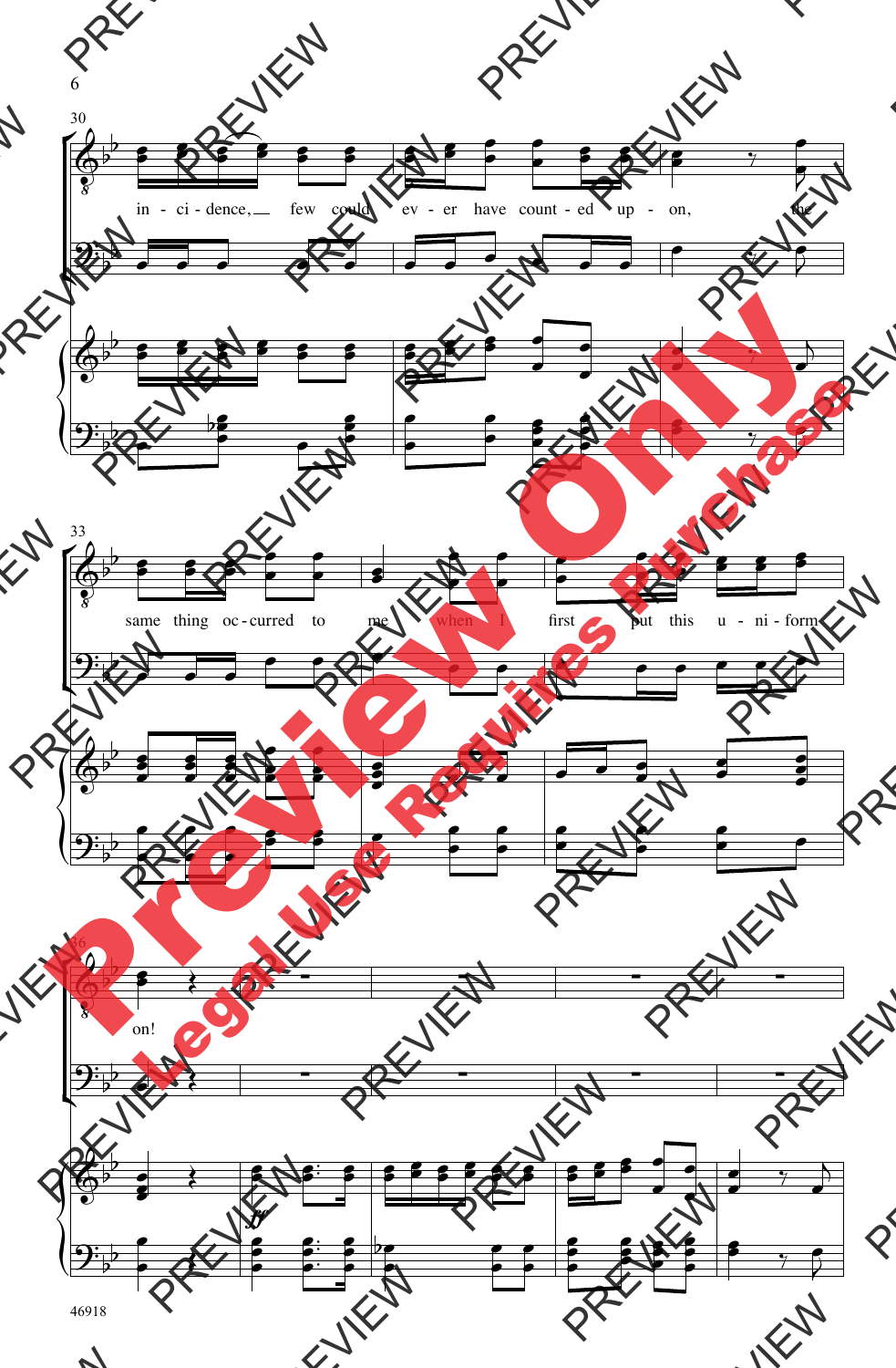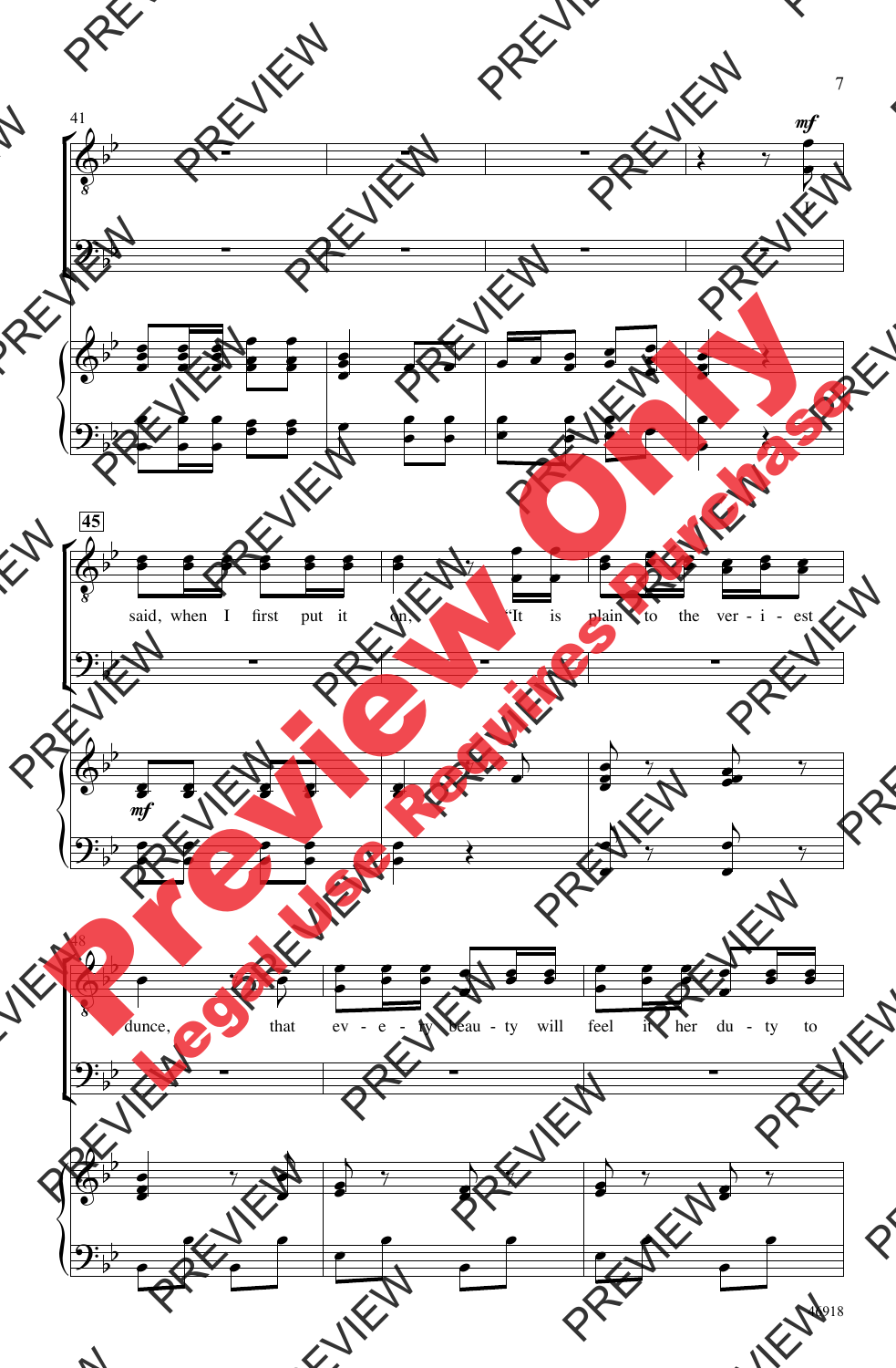

46918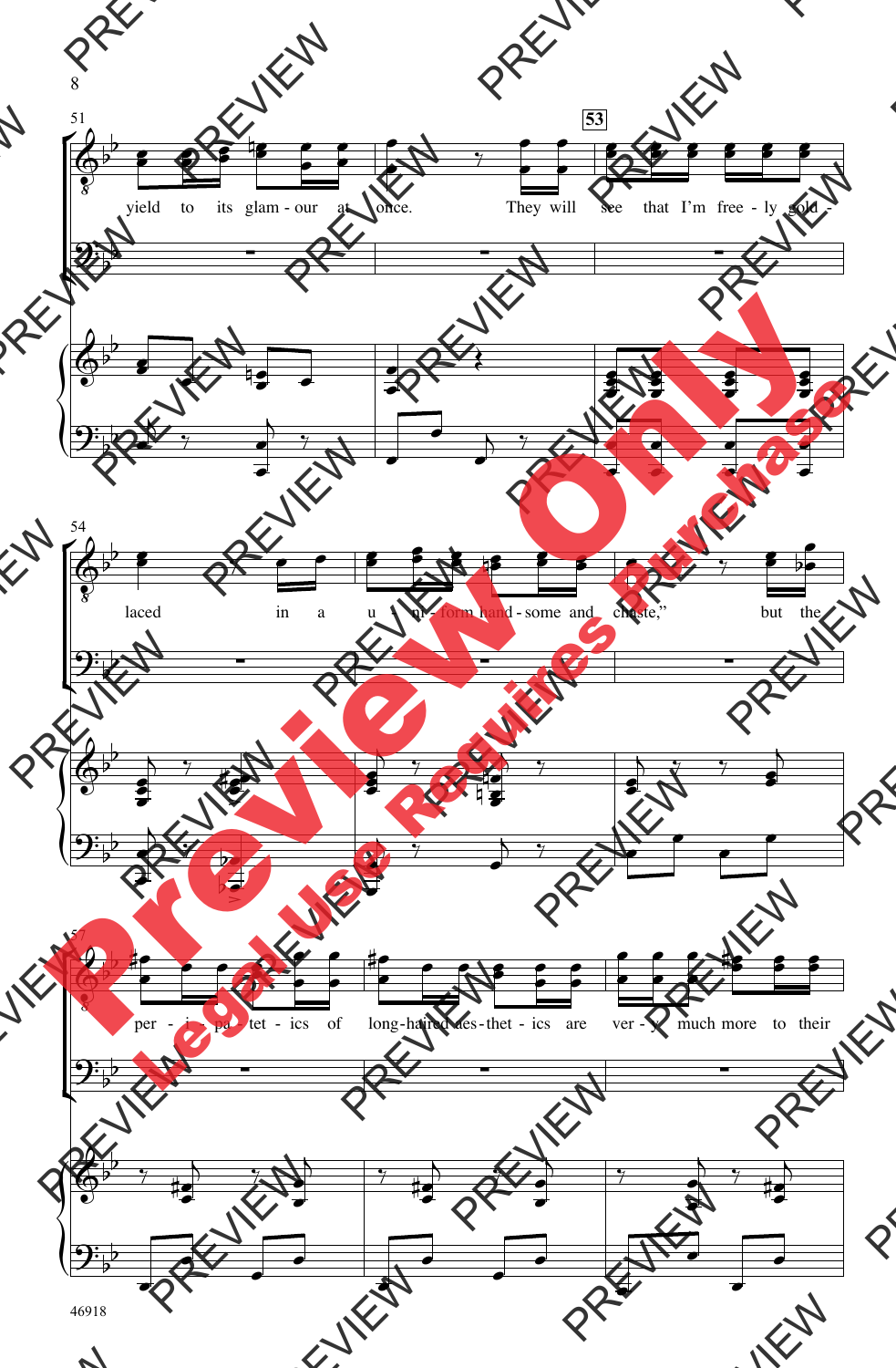